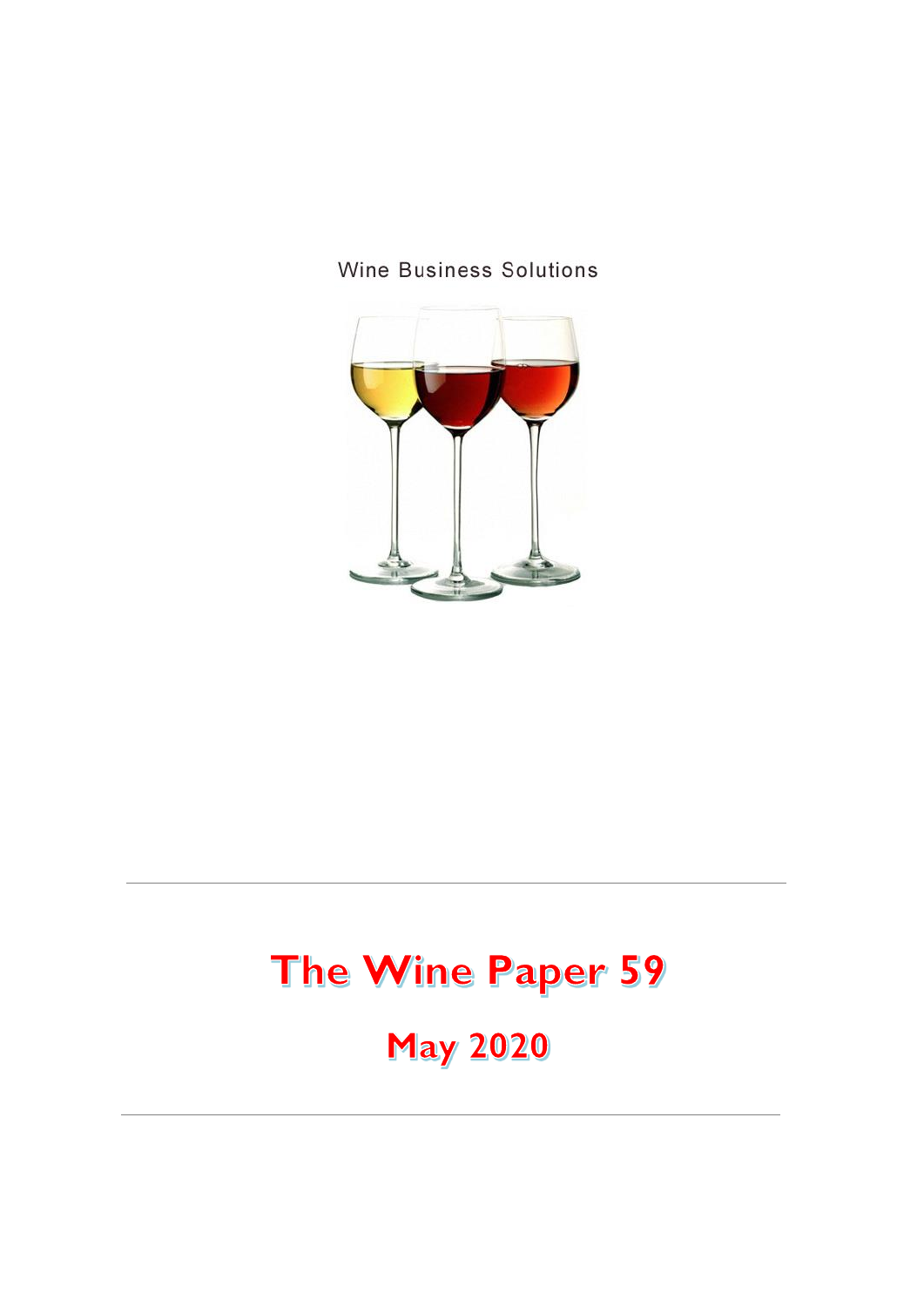

# *Speaking Direct(ly)*

- **Page 3**  'C' Words
- **Page 4** Speaking Directly
- **Page 5** Direct in Current Context
- **Page 7** Offer Alignment
- **Page 8** Leveraging Technology
- **Page 9** Integrated Communication Strategy
- **Page 11** The Top Ten Tips for Building a Better Wine Business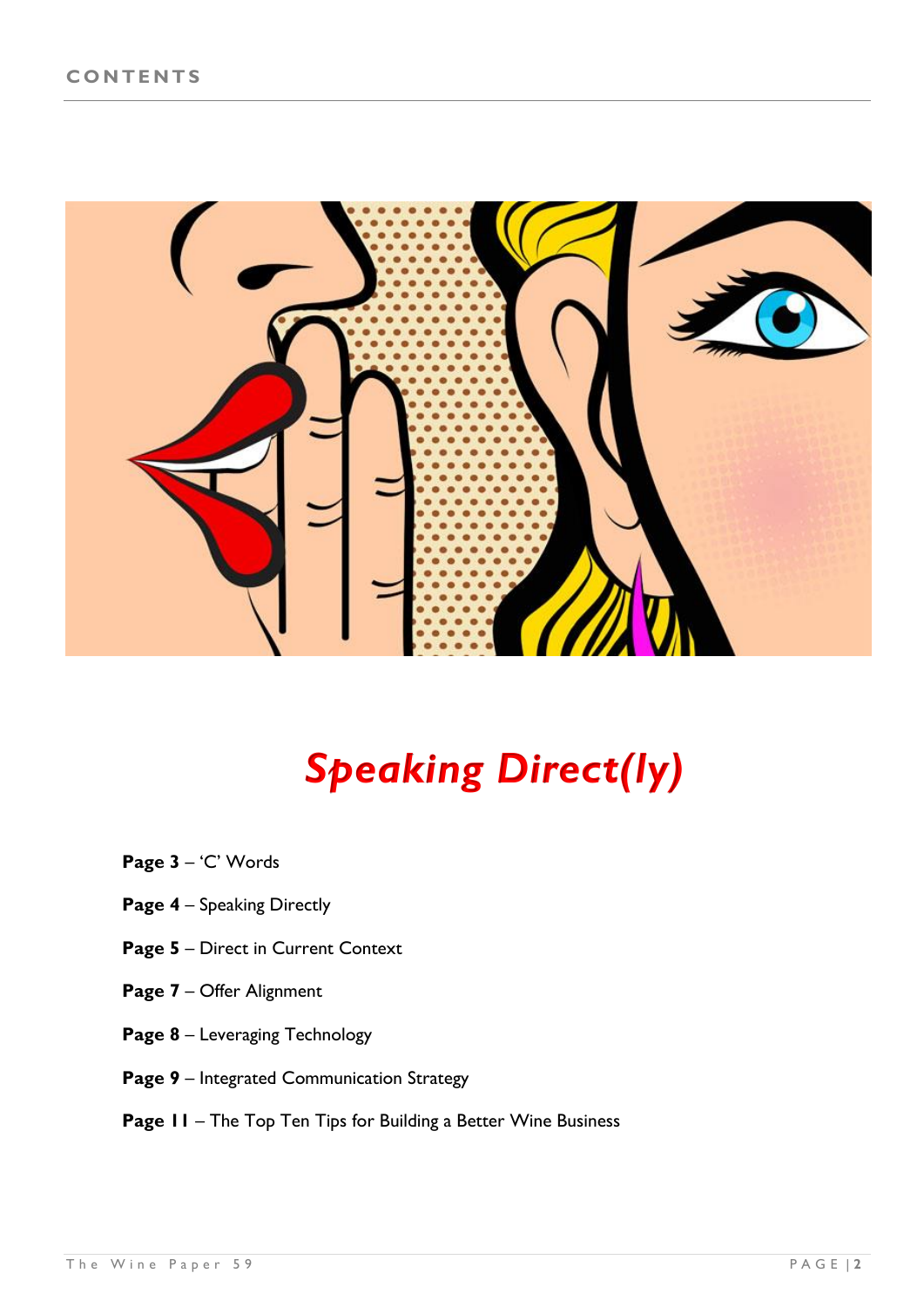'Clichéd' springs to mind. Certainly, there are 'C' words that none of us will ever want to hear again, once this is all done, along with oxymorons like 'new normal' and 'social distance' etc.

Let's focus on a couple of others instead – Customers and Connectedness.

There will be those of you, I am sure, who will be thinking that I would say that. Unlike social media / communications agencies, big data analytics companies and software vendors, we have no agenda at all in terms of any particular way to go to market. We can advise on and have tonnes of data on all of them. Nor do we have any challenge in working with any sort of wine business. I've worked in, run and even part owned every type of wine business from the public traded, to the huge global brands, to the one-man band.

But let's just take a reality check here. If consumers weren't buying wine online before, they sure as hell are now. So best we all get better at that and smartly.

We've all had to run fast to reinvent our businesses over the last month. It's been inspiring to see how quickly and cleverly the best of you have responded.

It's been a learning exercise, that's for sure. I hadn't, however, expected to be doing quite so much learning myself. That's been humbling.

In order to help, I hoped, I created a webinar entitled ["Managing a Wine Business in Crisis"](https://winebusinesssolutions.cmail19.com/t/j-l-qydyhdk-tkudjyduur-i). We had 170 plus people join us in each of Australia and New Zealand which, under normal circumstances would be considered one heck of a roll up. Throw in an audience that were supposed to attend, our South African workshop and others around the world, and there was the best part of 400 wine industry people watching.

You feel a great sense of responsibility when you do that. We've all sat through webinars where you wished someone would drive a fork through your eye rather than sit and listen to something you would be better off reading. At a time like this when every decision counts, you simply can't be wasting people's time.

A funny thing then happened. I got 75 overwhelmingly positive emails from Australia and not one from New Zealand. What on earth did I say? Was it my dodgy stuck-in-the-Tasman-somewhere accent? It was word for word, almost, the same presentation given to each audience. I had no idea. So, I phoned a trusted friend / client in NZ. He asked the right question - "Were they your people?" Subtly but critically they were not. They were NZ Winegrowers' audience not mine. I wasn't 'speaking directly'.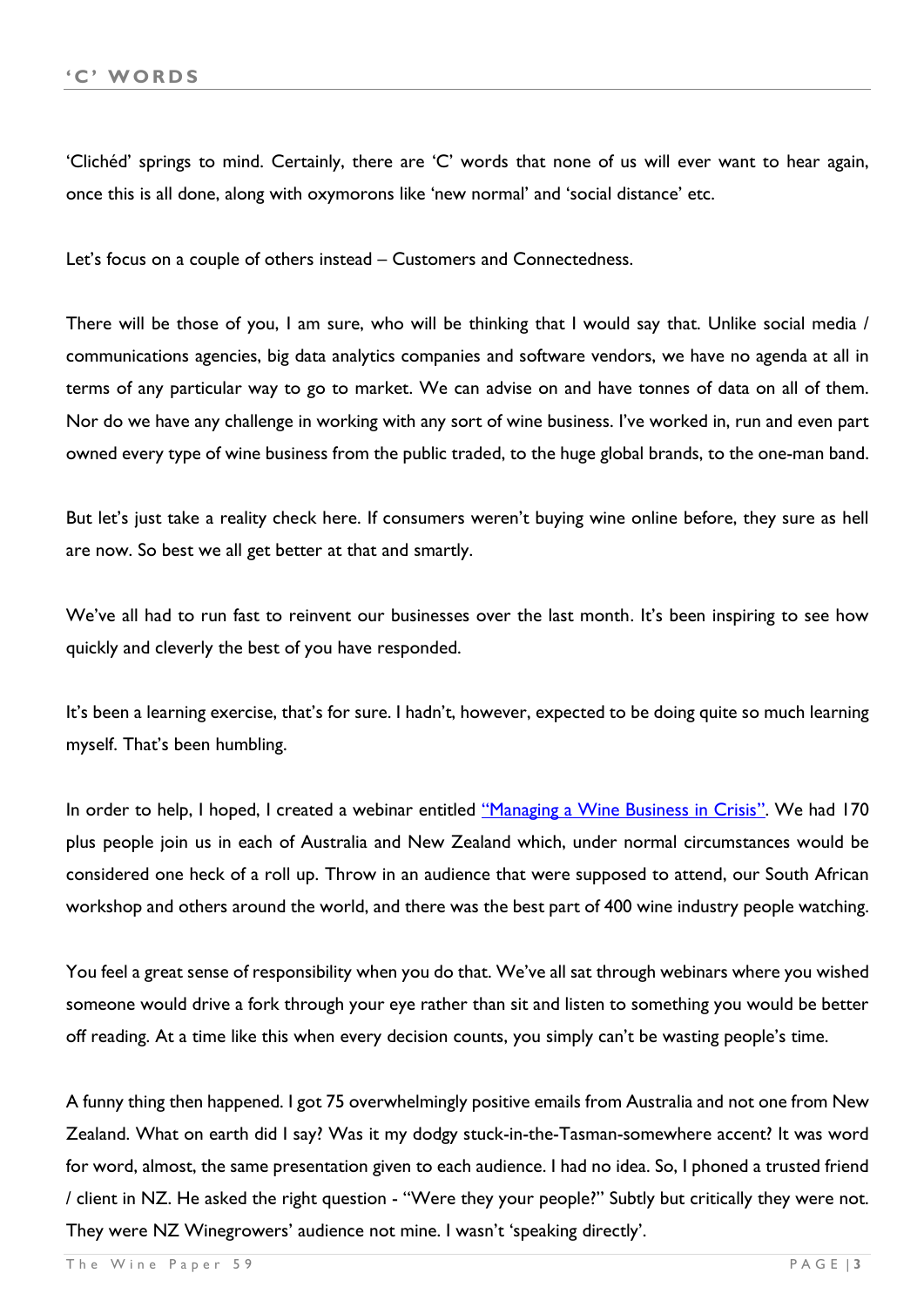Paraphrasing Doug Polaner of Polaner Selections – "selling a bottle of wine is a deeply personal thing".

There are those that see that as limiting but if you really understand the power of that statement then you get, what I believe is, the key advantage that the wine industry enjoys over most others.

I was a keynote speaker at a Bank of America Merrill Lynch analyst briefing not so long ago. Essentially, it was a day about providing assurance to analysts that TWE wasn't about to tank but, as I am sure that you would guess, I wasn't buying in.

Two of my best clients, Vanya Cullen and Geoffrey Grosset, were also asked to present as the face of 'small' Australian wine producers. It felt, at one point, like the whole room, including the CFO of the holding group for one of the largest wine companies, a representative of one of the big four accounting firms and the CEO of an online retailer, had ganged up on them.

They basically said that my clients were stupid for sitting at their winery and waiting for customers to come to them. They were implying that they should outsource customer relationship management to technology and to third parties as they would be so much better at that than my clients. They all clearly miss the point.

Those clients are hugely successful already, and they are so without having to chase an audience. They are the embodiment of what they believe. They are what the audience wants to believe in. They 'speak directly' to their customers just by consistently being who they are, being completely about quality and communicating that well. It's a virtuous circle with the winemaker / vigneron at the heart of the brand.

It works because of the deep connection the audience feel with the makers of a product that is demonstrably superior and their underlying values that got them there. It's real. It's palpable. It's 'authentic'.

Everywhere I turn, it seems, there are online retailers, news aggregators, fulfilment companies and even distributors essentially saying to wineries "look, if this direct to consumer thing is too hard for you, we'll do it for you. We have better tech than you and we have more resources." Be super careful about that. I have seen the numbers and we also benchmark Direct for companies doing that themselves. Big difference.

This doesn't work and it never will. The whole point of 'direct' is that these are your customers. They are your relationships. They want to talk to you. They've never wanted you to talk to them more than they do right now. So, let's get talking.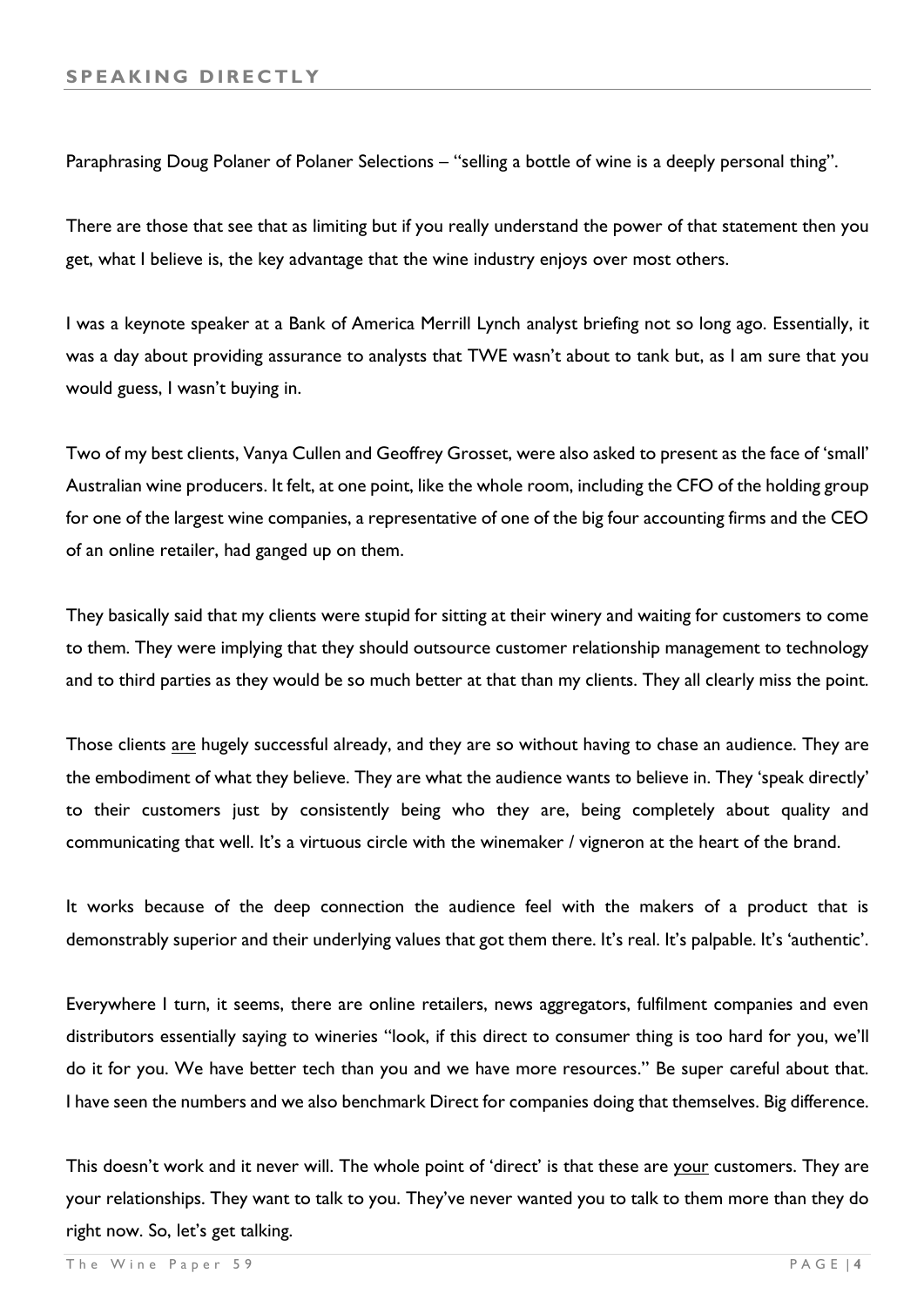### THE HOLY GRAIL

- 1. Everyone in the business understands what DTC is and the value of it.
- 2. Complete alignment between your offer and your core customer's most desired experience.
- 3. Fully integrated Systems, Software and Processes
- 4. Integrated Communication Strategy
- 5. CRM & Marketing Automation used optimally
- 6. Everyone in the business knowing and performing their role in securing customer preference.
- 7. Doing the right thing for the right customer at the right time with maximum cost efficiency.

We always start our Direct to Customer workshops with this slide. The inspiration for this, I must credit to Andrew Stark, a long timer with Accolade. He brought me in to help them with their DtC strategy. He asked, what I believe to be, the most important question you can ask – "what does good look like?".

In other words, if we are doing 'it' in the best way that it can be done, what would that entail? Reflecting on that, I thought that it might be worth looking at DtC in current context as the subject of this newsletter.

One of the positives from the NZ webinar was that feedback was provided to NZ Winegrowers (directly) that was not sugar coated. It emerged that, hard to believe as it may seem, there are still people out there who lead important wine businesses who simply don't get DtC, confusing it with "Web Sales" and who think this is a small part of their opportunity.

The average 'Direct' revenue for businesses producing less than 50,000 cases in the US is 61% of total (according to Silicon Valley Bank), in South African 44%, Australia 38% and New Zealand just 20% according to our 2019 annual benchmarking.

97% of US wineries produce less than 50,000 cases. In New Zealand, the 'Large' classification starts at more than 200,000 cases but the answer is the same - 97%. 85% of Australian wineries fit into the under 50,000 case category. If we graduate the NZ numbers, it looks like they would sit at about 85% as well.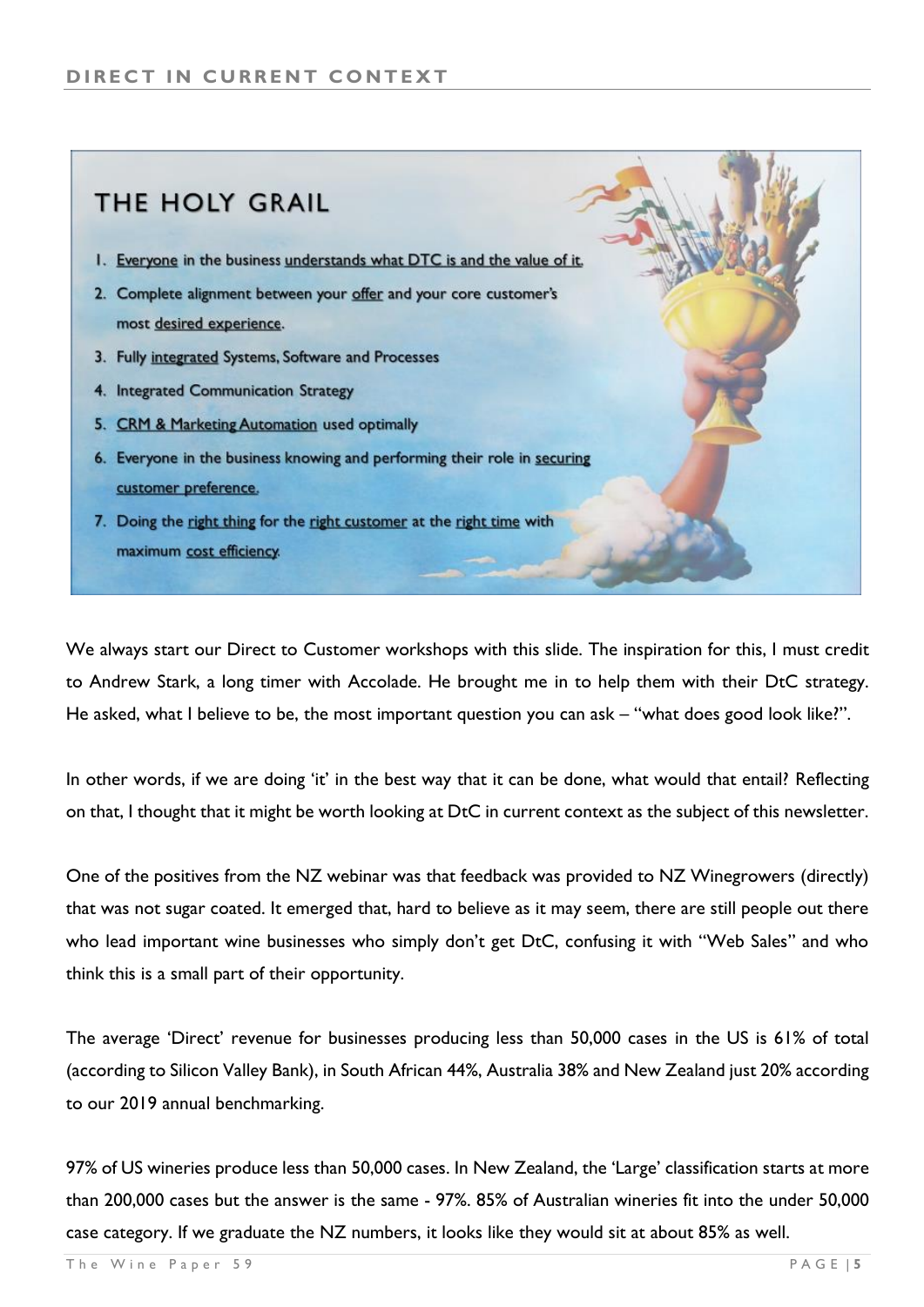Is there something about New Zealand that means that Direct can't work there? Every region that we look at globally is on the same pathway that California was on 5-6 years ago at worst. All are evolving to a logical end point. Some, like Napa it could be argued, have overshot to the point where they were starting to look greedy, but everyone should aspire to be where the likes of, say, Oregon were right before this all happened.

If you are one of those very large businesses doing most of the volume of wine sales then sure, business should have been good for you during the last month. Supermarket sales growth has never been stronger. If you are stuck somewhere in the middle, then now is the right time to think about really ramping up Direct efforts. The worst thing that you can be now, or at any time, is a small big business.



So, if it's not 'Web Sales, then what is it?

In the US, less than half of DtC revenue is the result of walk-in-carry-out cellar door sales and onsite events. In Australia and NZ, that number is more like 55%. The rest is sales to database. These are worth around half a \$ABillion in Australia according to our joint survey with Wine Australia and \$US3.2Billion in the US, again, according to Silicon Valley Bank.

And these sales normally come with a 65%-75% margin notwithstanding that there can be significant investment required to achieve them.

I would say "let's not get too hung up on this point" but until whole regions (many European regions start further back still) and countries along with their representative bodies, trade partners and press contacts get that the revolution has already happened, then 'running forward fast together' will be challenging.

Source: DTC Sales Mix for the Average Winery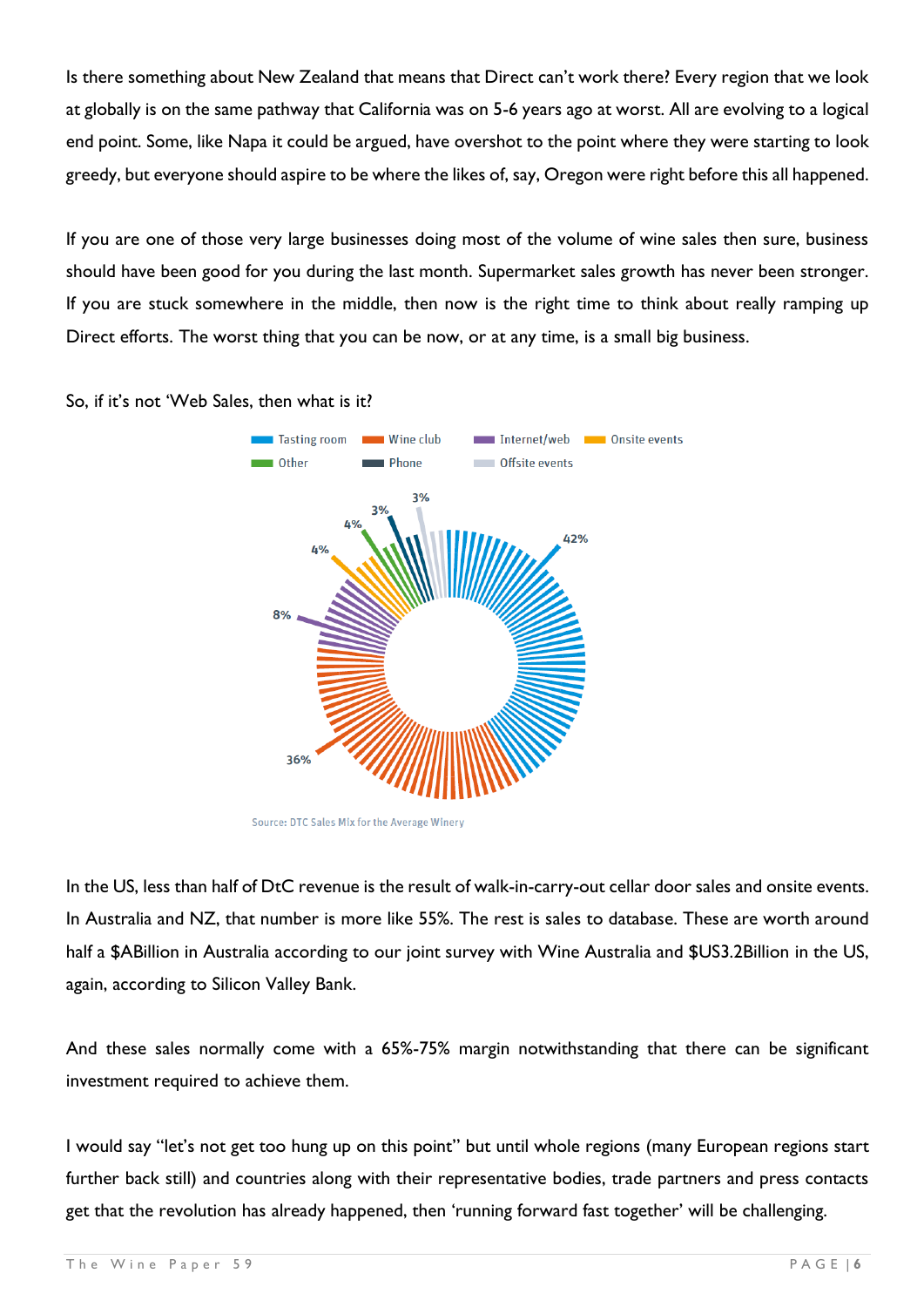I would have thought that everyone in the wine business would have, by now, seen that leading businesses everywhere are organising at home tasting experiences for their customers? But never assume, I guess. Just this morning I see a Canberra wine producer claiming to have invented the idea. Good ideas have many fathers. Failure is an orphan. Like so many producers, they clearly are not getting international news feeds…

Perhaps the actual first was a passenger in isolation on the Diamond Princess who claimed to have gotten Naked Wines to have sent him a bottle via drone. Turns out he made the whole thing up (which I only found out after the NZ webinar) but it does point to just how important wine is to people in this moment.

We've also seen industry leaders come out and talk about the collapse of large numbers of wine businesses. You have to ask yourself - why would that be if people are drinking more? Sure, people might be cutting down on spend on high end wine. But what else have people to do right now? It's all a question of cashflow, of course, and whether businesses can adjust quickly enough to selling through different channels.

The same people have been saying, without knowing, that the Direct space is overcrowded. It might look that way if you live in a major wine region with a small home market. It certainly does not from where I sit and I work in the wine business. These people also tend to be the ones saying that "you can't sell that wine at that price" when people were. Or that people don't understand or care about wine when clearly, they must. They wouldn't buy wine at those prices otherwise. All the wine in the world sells. Except that which does not. If people do not understand how that happens then it is not the wine's fault nor that of its makers.

I suspect that what these people miss is the way in which the highly fragmented nature of the wine business is actually its biggest advantage. Given the small volume of wine that the average business is looking to sell, they only need to target a relatively small number of people directly for it all to work.

How does offer alignment change dependent upon your business? In the US, those businesses that have an audience that are used to a process when they come to taste wine, can now simply do the same at home. One on one, if necessary. That's what their cellar door staff were doing previously after all. One producer is even sending Coravins out with the tasting pack, giving you an idea of where they sit, price wise.

Other businesses are taking a more down to earth approach sending out "seven days of the week" tasting packs for everyday enjoyment. Wineries are using sample test tubes, making the most of their back-vintage stock, pairing up with food providers, putting together wine, food and TV packs, creating pantry raider events, you name it. It's all about starting with your customer stuck at home. What would they like from you more than anything right now that fits with your brand?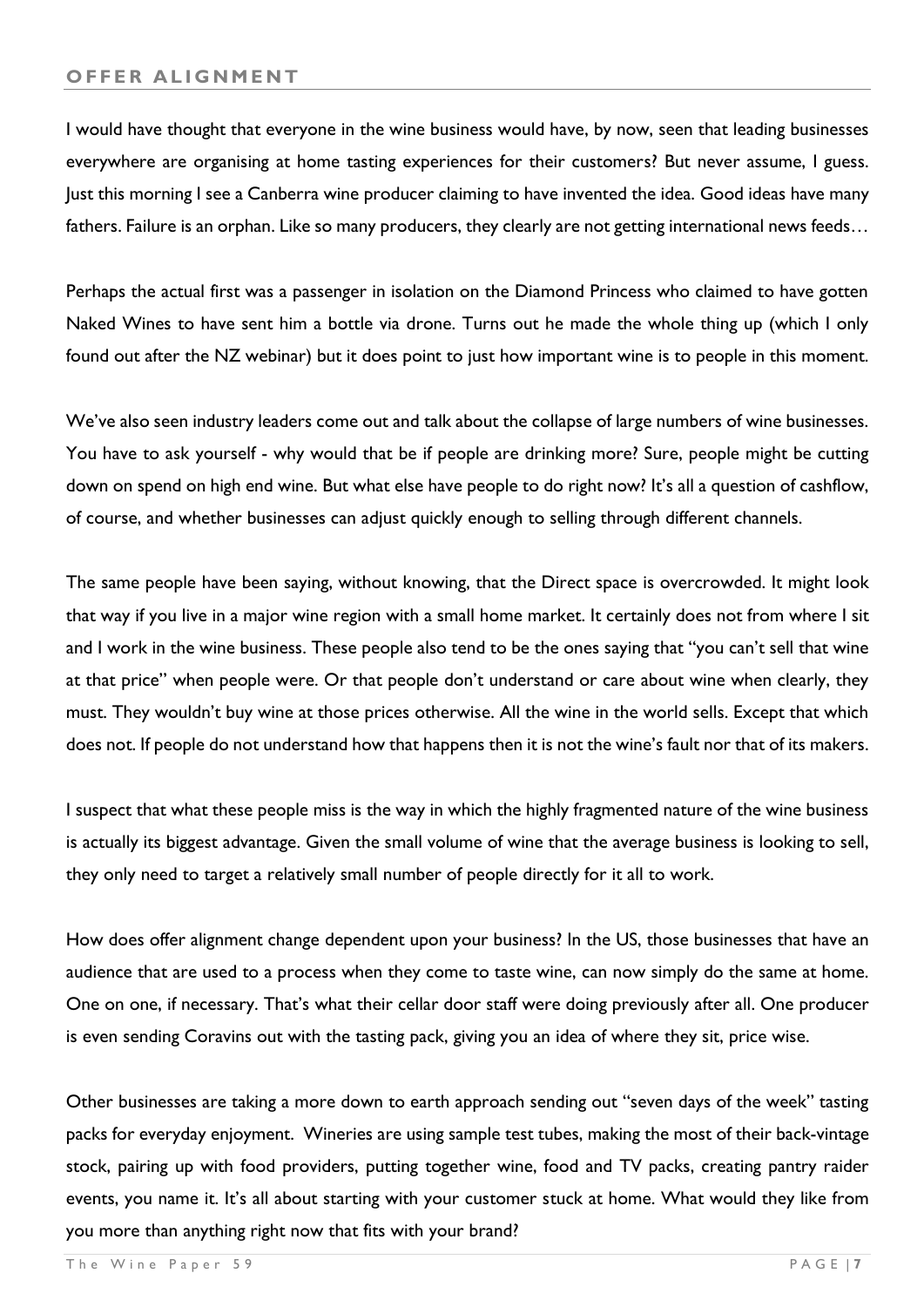Many of us have systems, processes and technology set up in an ad hoc way, adding bits and pieces on as we could afford them / found the time. It is not always easy, starting from that basis, to rapidly accelerate.

The best way to do that, I find, is to think about the customer journey. Every time a customer;

- 1. Subscribes to your newsletter or otherwise joins your database
- 2. Buys wine
- 3. Joins your Club
- 4. Registers for an event
- 5. Gets a wine shipment
- 6. Contacts you via phone, email or social media
- a. What's the process?
- b. How do we streamline it?
- c. How can we best use technology?
- d. What features in our CRM / Wine Club Software and EPR systems enable us to capture information automatically so as to be seen by all, as and how they need to access it?
- e. When must we 'speak directly'?
- f. When is an automated response as good or better than a live one?
- g. How do we use our communication tools to make it easier for everyone?

Think about the simple task that you are trying to achieve rather than allow yourself to become confounded by all that is supposed to be possible. Then think how you can make it as prompt and personal as possible.

There is a big focus in the US right now, for example, on Chat Bots. These are now cheap and numerous. Some might say – isn't the phone better? Well, it depends on the demographic somewhat. Overall, however, those wineries who can be immediately responsive are achieving far better results.

A lady once stood up at a conference I was at and said – 'Just give us the Holy Grail' meaning, of course, just give us the full integrated system that will 'talk' with everything. As an industry, we must never be 'talked' out of that idea. And we are getting closer. South Africans now have at least 3 options for wine club software where last year they had none other than trying to modify Shopify and Woo Comm.

Note - If you are still wondering about what to use, how and where and if you want unfettered advice then that is what we do.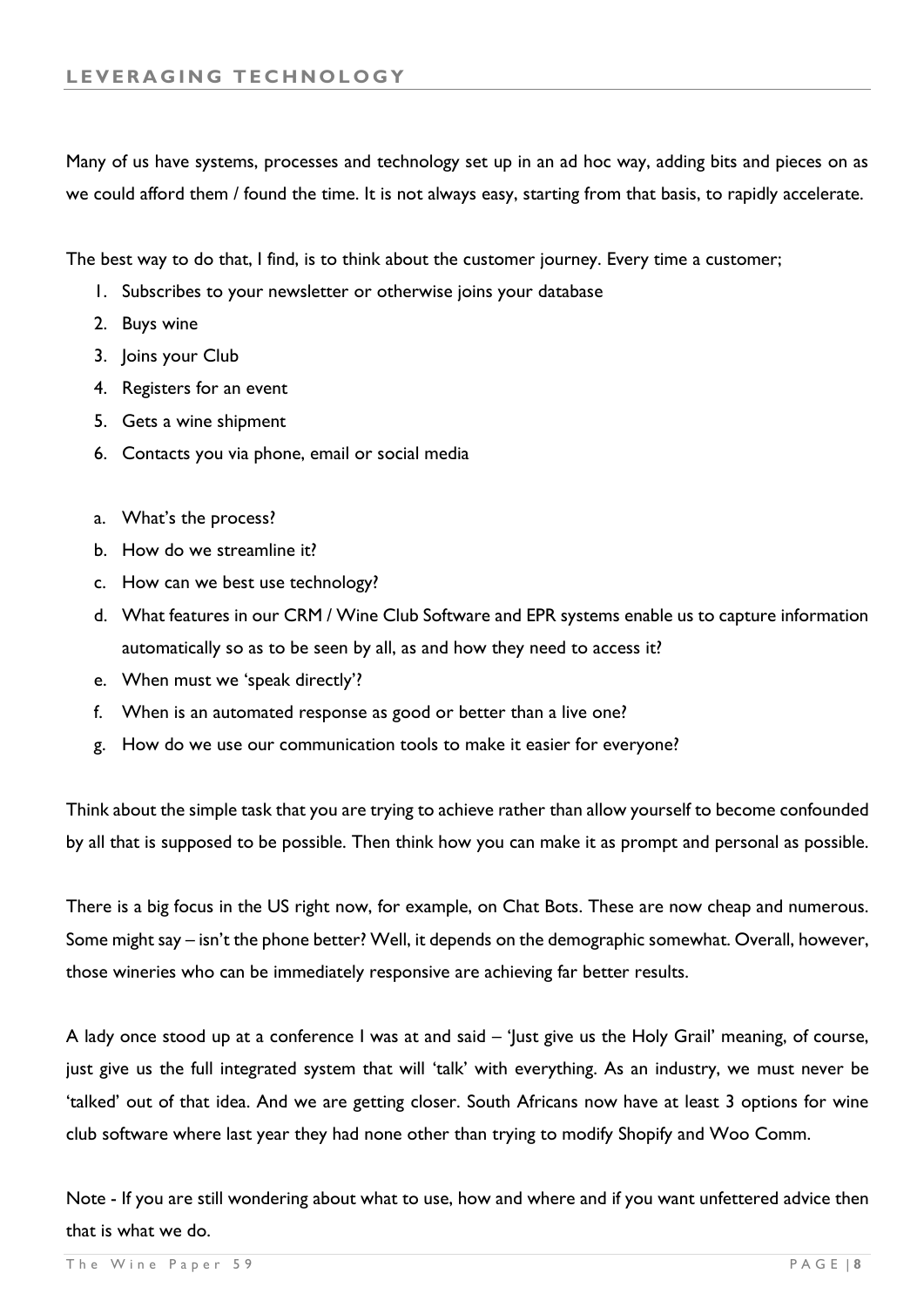I think we have to blame Paul Henry for this one. I once did a Google search for this term that returned 42 Million results and Wine Australia came up 'Number One', as the SEO 'gurus' always promise.

One word should always do the job, in terms of any idea, but here we have three. Anyway, what we are talking about here is a simple plan around who will say what, to whom, using what medium and how often?

The core task at hand here is to come up with a program of 'events', which I define as anytime anyone from your company sits (remotely in these times) with customers with a glass of wine you're sharing.

What does that look like in terms of your brand and all the ways in which it is unique? What can we do that is interesting, engaging, fun and on-brand? What does the roll out look like in terms of how you need to prepare your audience for what is coming? What are the critical things that you need to do to ensure that there are sales at the end of your process? This last one, in particular, is nuanced and we can advise on.

But how about our ongoing communication strategy - must that change? I use the example below in the webinar and I will site it again as I think that it is so important.



OOOO Winsor Dobbin, Leon Hill and 153 others

12 Comn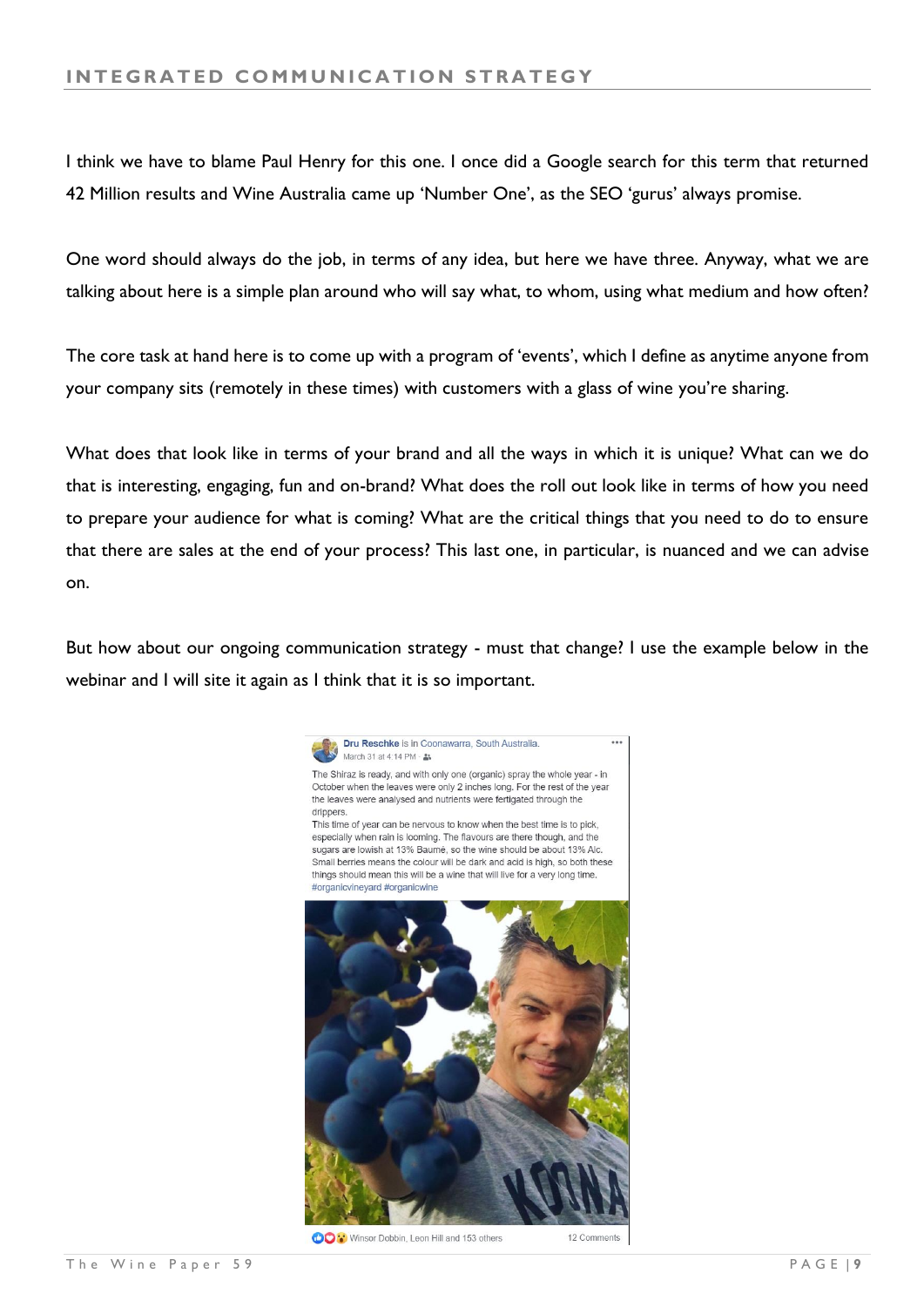Years ago, Dru's web site used to have stuff streaming down the front page that looked like this. He once asked me "is that OK?" I said "Absolutely!" What he had done, essentially, was invent Facebook before it was a thing. He'd worked out that a stream of communications about the brand, their life, the place, his passion etc. ought to be engaging and that it could be a great way to build a brand directly with the audience.

So now that everyone is doing that, how do you continue? Firstly, I think that it is really important to maintain the 'Social Media Narrative'. That is, to keep relating what is at the heart of your story at a time when everyone else is being diverted off into complaining about / making light of / running a commentary on the pandemic.

Secondly, I think it is critical to keep innovating how, where and why you use communication tools. Dru could have easily written some boring blog piece about the current vintage, for example. That's what everyone is supposed to do right? Instead, he has condensed that into a compelling Facebook post. (Which can latter be turned into the boring blog piece, not to be read but to help with search rankings…) Critically though, look at how he is 'speaking directly' to his audience. By staring unflinchingly down the barrel of the camera, you know that he believes what he's saying.

Contrast that with an email that I got from a well-known Barossa wine brand yesterday. It had a huge amount of work put into the concept (more than was needed, I think). They were going to have not one but three guest presenters taste 6 wines with the audience in 3 tastings over a 3 month period.

I emailed the 'club captain' and said – "yes, interesting but what do I do to order the wines". He responded fairly quickly, as it had just been sent out "oh, you need to click the graphic with the bottles in it". I then responded "but that only takes you through to the shop". He again responded, "You then need to log on as a member to see the offer" (but I had been sent the email?). I then responded, "Don't you think there should just be link to the thing you are selling" He responded, "Thank you Peter." The End.

Just as we encourage people to check through their web site at least once a month to make sure there are no 404 errors etc. now might be a good time for business owners to check to see that there are no 'broken links' where your staff are concerned. This is simple but critical stuff and I am seeing so much of it done so badly. It does not require a great amount of time or money to fix. It does make the difference.

Direct, in the end, is a simple numbers game. If you have great customer acquisition, engagement and retention strategies in place and the means to measure them, then you will get results as sure as night follows day. If not, you might continue to see 'web sales' as a small part of your business. Ultimately, it's about Customer, Connectedness and Speaking Direct. You know how to do that.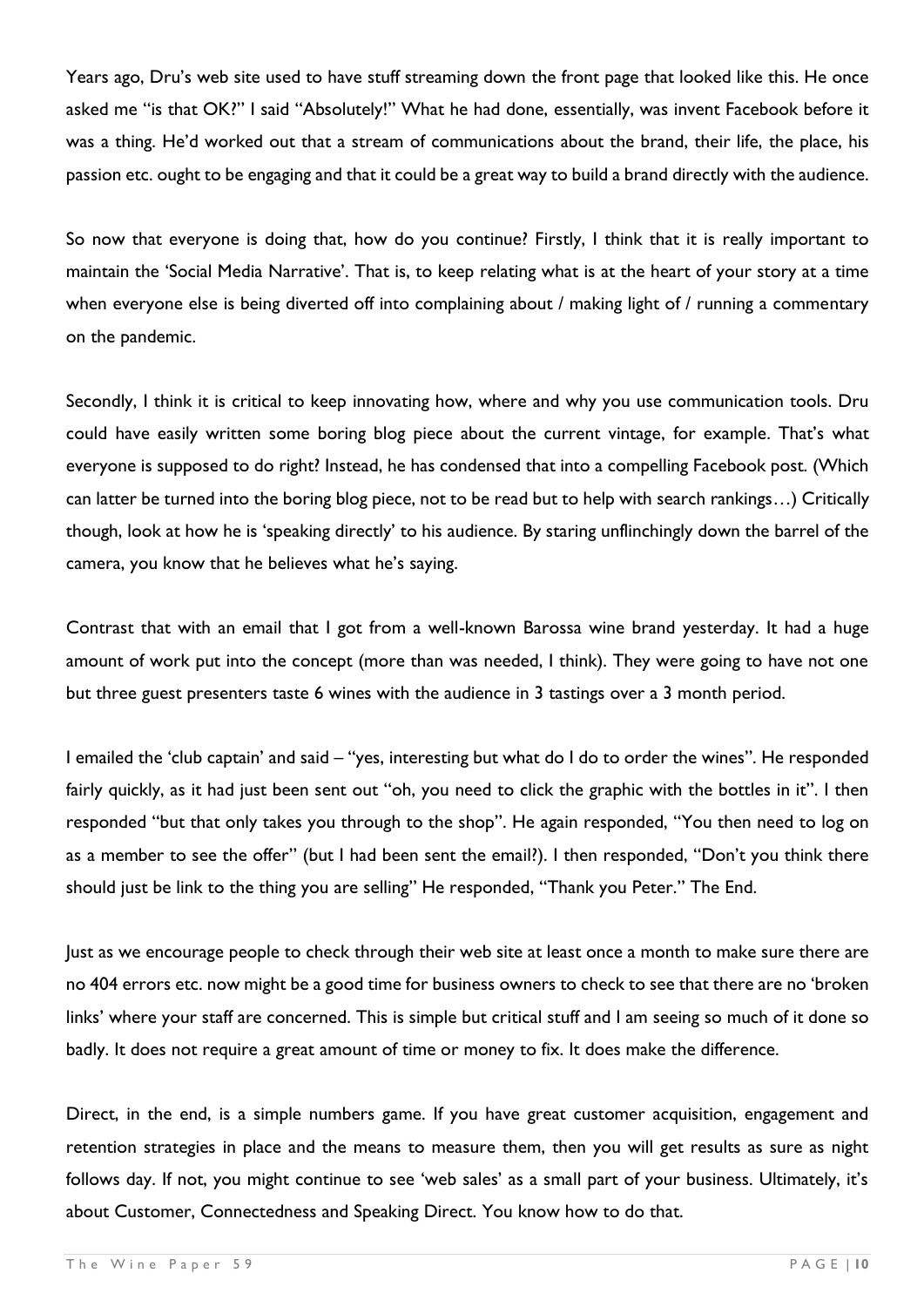#### **The "Top Ten Tips" for Building Better Wine Businesses**.

**One** - Start by understanding your customer value proposition. Only part of this stems from your company's unique heritage and / or personality. To be successful, this needs to be strongly linked to what your customers ultimately want from the experience of your brands. There is some excellent research on this that is publicly available. Getting it right is therefore not out of the reach of small companies.

**Two** - Once you understand what customers value most, you can then remove what they don't want (thereby reducing costs and freeing up cash), focus your communication on what they do want (often at no additional cost), differentiate your company on the basis of fulfilling customer needs more accurately than any competitor (again, often at no extra cost) and raise prices (because your offering is more highly valued)

**Three -** Always be asking the question – "If I could start with a blank canvas today – what would our wine business look like?" It's all too easy to let existing assets, existing product lines and existing ways of doing things blind us to what it is that our consumers value most. Often, it's simplicity. Complexity usually adds to costs and often only serves to confuse customers. Retaining unnecessary or irrelevant product lines, assets or business processes is the worst contributor.

**Four -** Make everyone in the company accountable for securing customer preference. This is not just the job of marketing but of everyone in the company, the owner most particularly. Make this the focus of the way every employee innovates their job processes on a daily basis.

**Five -** Invest in relationships. This is particularly so with major distribution partners. Make sure sufficient time and money is invested before demanding results. Be prepared to invest up front in bringing them to your home base and entertaining them in order to build enduring friendships.

**Six** - Make all employees champions for profit. Develop a culture of honesty around net revenue. Make sure everyone knows the actual price achieved net of all discounts, rebates, bonus stock and anything else that might otherwise cloud the true profit picture. Keep them focused on reducing costs but let them know that a percentage increase in wine company revenue is, on average, twice as effective as the same percentage decrease in the cost of goods sold and 3-4 times as effective as the same percentage saving in operating expenses.

**Seven -** Optimise your pricing mix. Focus first on selling more, higher margin product in high value markets to high value customers. Beware of people in love with "big volume". Big numbers make for big stories but often mean a lot of running around for no additional profit.

**Eight** - Build better business intelligence gathering systems – most companies are good at monitoring their own press. Very few have effective systems in place to monitor competitors, track changes in consumer preferences and turn customer feedback into customer value added.

**Nine -** Build 5-10 year Strategic Plans, forecast rolling 12-month budgets, link them to the most relevant KPIs and tie remuneration to these, wherever possible. Everybody knows they should do this. Few do. The difference in the performance of companies that do is enormous.

**Ten -** Watch your cashflow – building a cashflow forecast is a relatively easy exercise with the right software and some quality assistance. Some people survive years of losses, but you can only run out of cash once. In a cash hungry business, like wine – Cashflow is not just King but Oxygen.